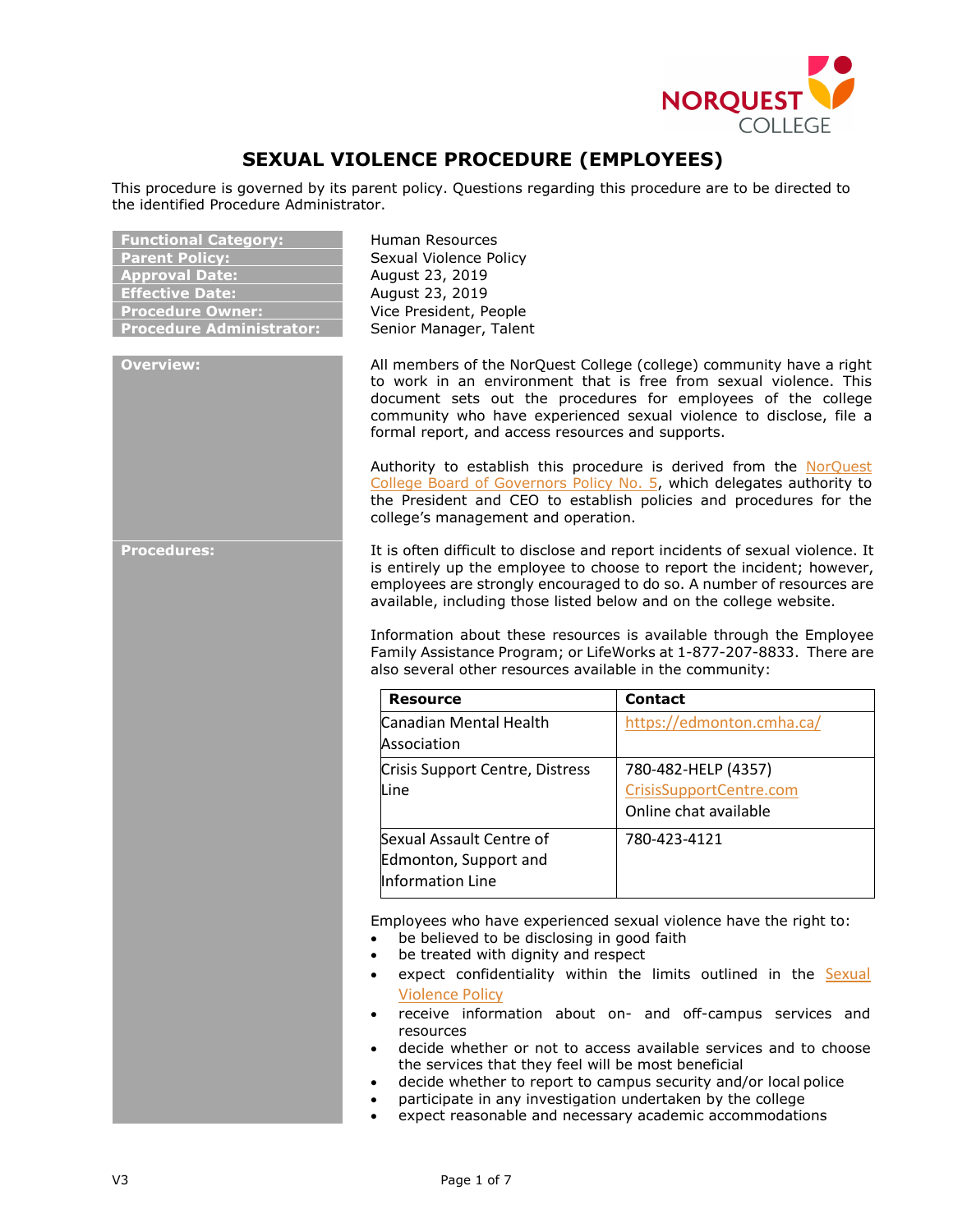# **Confidentiality and Privacy**

Each member of the college community has a right to privacy and to confidential information held in the strictest confidence by NorQuest College. Personal information will be collected, used, and disclosed in accordance with the [Criminal Code of Canada](https://laws-lois.justice.gc.ca/eng/acts/c-46/)*, [Canadian Human Rights](https://laws-lois.justice.gc.ca/eng/acts/h-6/)  [Act](https://laws-lois.justice.gc.ca/eng/acts/h-6/)*, *[Freedom of Information and Protection of Privacy Act](https://www.servicealberta.ca/foip/legislation.cfm)*, and *[Health](http://www.qp.alberta.ca/documents/Acts/H05.pdf)  [Information Act \(HIA\)](http://www.qp.alberta.ca/documents/Acts/H05.pdf)*.

# **For Employees who have Experienced Sexual Violence**

If in imminent danger or in case of an emergency, contact 911.

For on-campus support outside of regular business hours (8 a.m. – 5 p.m.), call the after business hours line or go to the security office on the main floor of Heritage Tower. Staff at regional campuses and learning sites should direct any concerns to the People office, Centre 108, 10215- 108 street.

During regular operating hours, employees may access any of the following resources at the downtown campus:

| Resource | <b>Contact</b>               |
|----------|------------------------------|
| Talent   | 780-644-6188                 |
| Security | 780-644-6225<br>780-991-4573 |

After experiencing sexual violence, it may be difficult to know what to do. Since every persons experience is unique, employees must do what is right for them. All employees have a right to access these services, whether or not they wish to disclose or file a formal report.

# **Disclosing**

To receive support and resources with or without filing a formal report or a police report, employees can contact a trained member of the People staff as listed above.

# **Filing a Formal Report**

If the respondent is a member of the college community, a formal report can be filed through the **Policy Complaint**/ Safe Disclosure Report [Form.](http://theq.norquest.ca/Departments/WDHR/Public-Documents/Forms/Policy-Complaint-Public-Interest-Disclosure-Report.aspx)

# **Filing a Police Report**

Employees who have experienced sexual violence may also wish to press charges under the [Criminal Code of Canada.](https://laws-lois.justice.gc.ca/eng/acts/c-46/) Security personnel along with People staff can assist with the filing a police report.

# **Roles and Responsibilities of the College Community**

While everyone on campus has a role to play in responding to incidents of sexual violence, some employees will have specific responsibilities which might include:

- Providing access to community resources and the Employee Family Assistance Program, which may assist with safety planning and making referrals to other services, including medical services;
- Employment accommodations for those who have experienced sexual violence, e.g., leave with/without pay, working from home;
- Security to assist with reporting, and collaborating with local police where appropriate.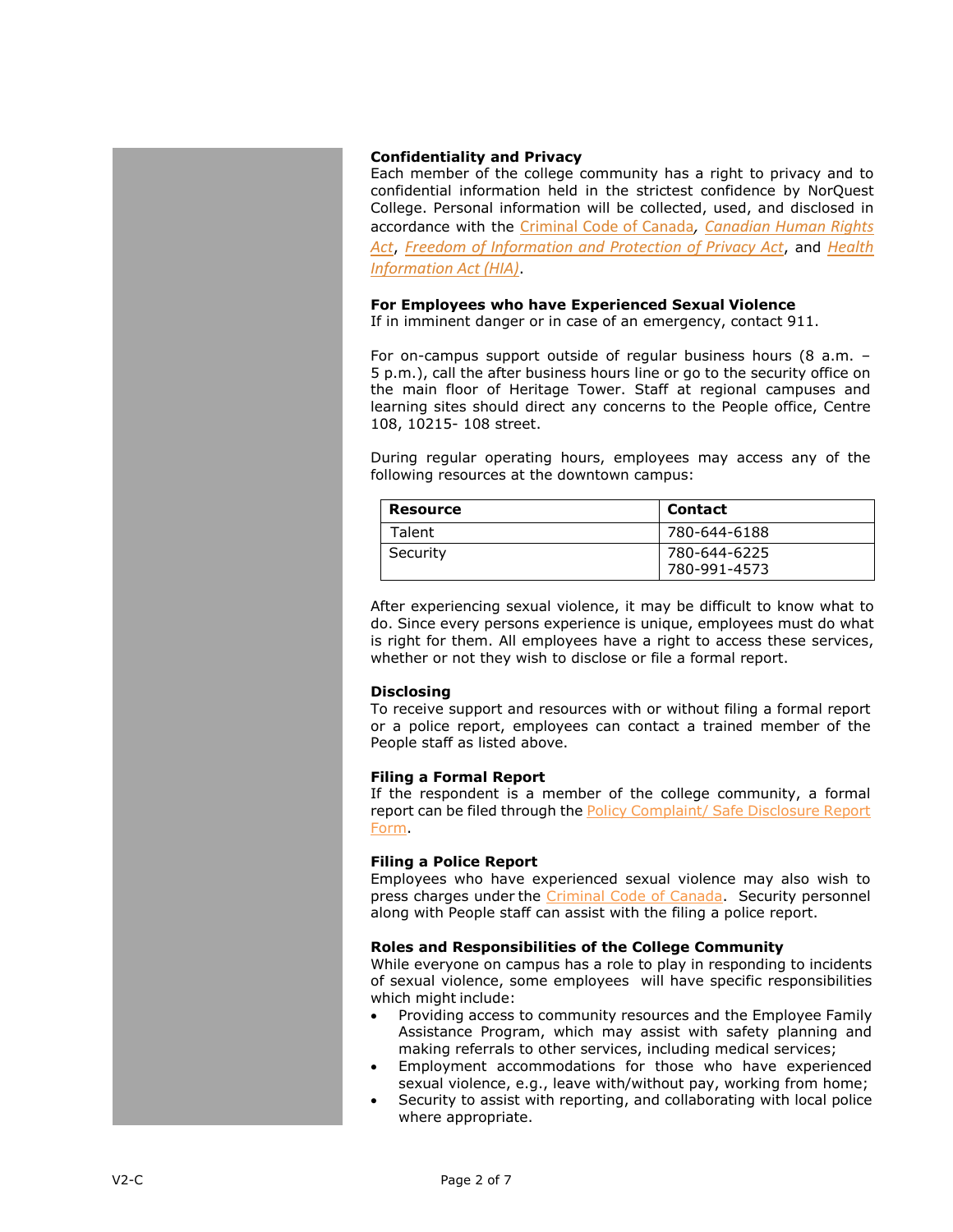

Contact information for these services as listed above.

# **How Will the College Respond to a Report of Sexual Violence?**

The college understands that individuals who have experienced sexual violence may wish to control whether and to what extent their experience will be dealt with by the police and/or the college. In most circumstances, the person will retain this control. However, the college may be required to initiate an internal investigation and/or inform the police ofthe need for a criminal investigation, even without the person's consent, if the college believes that the safety of other employees is at risk.

The college, at the complainant's request, may also refer a report of sexual violence to the police, where the persons involved are not members of the college community or in circumstances where the college is unable to initiate an internal investigation under this Policy.

#### Where the Respondent is a Student

Sexual violence is a violation of student rights and responsibilities, as outlined in the **Student Judicial Affairs Policy**. If the complaint is substantiated following an investigation, the college will decide on the appropriate disciplinary actions consistent with policies regarding discipline.

#### Where the Respondent is an Employee

Sexual violence is a violation of the Code of Conduct and the Respectful Workplace and Learning Environment policies, and will be investigated accordingly. If the complaint is substantiated following an investigation, the college will decide on the appropriate disciplinary actions consistent with any applicable collective agreement/terms and conditions and/or policies regarding discipline.

# Where the Respondent is not a Student or Employee

Other parties who are not students and employees, including but not limited to contractors, suppliers, volunteers, vendors, and visitors, who attend campus will be subject to complaints if they engage in prohibited conduct. Where a complaint against the respondent is substantiated, the college will take action as appropriate given the circumstances of the complaint.

# Multiple Proceedings

Where criminal and/or civil proceedings are commenced with respect to the allegations of sexual violence, the college may conduct its own independent investigation into such allegations, and will make its own determination in accordance with its policies and procedures. Where there is an ongoing criminal investigation, the college will cooperate with the local police.

#### Right to Withdraw a Complaint

A complainant has the right to withdraw a complaint at any stage of the process. However, the college may continue to act on the issue identified in the complaint in order to comply with its obligation under this Policy and/or its legal obligations.

If a college community member wishes to proceed with an investigation but does not consent to release information necessary for the investigation, the formal report may be closed.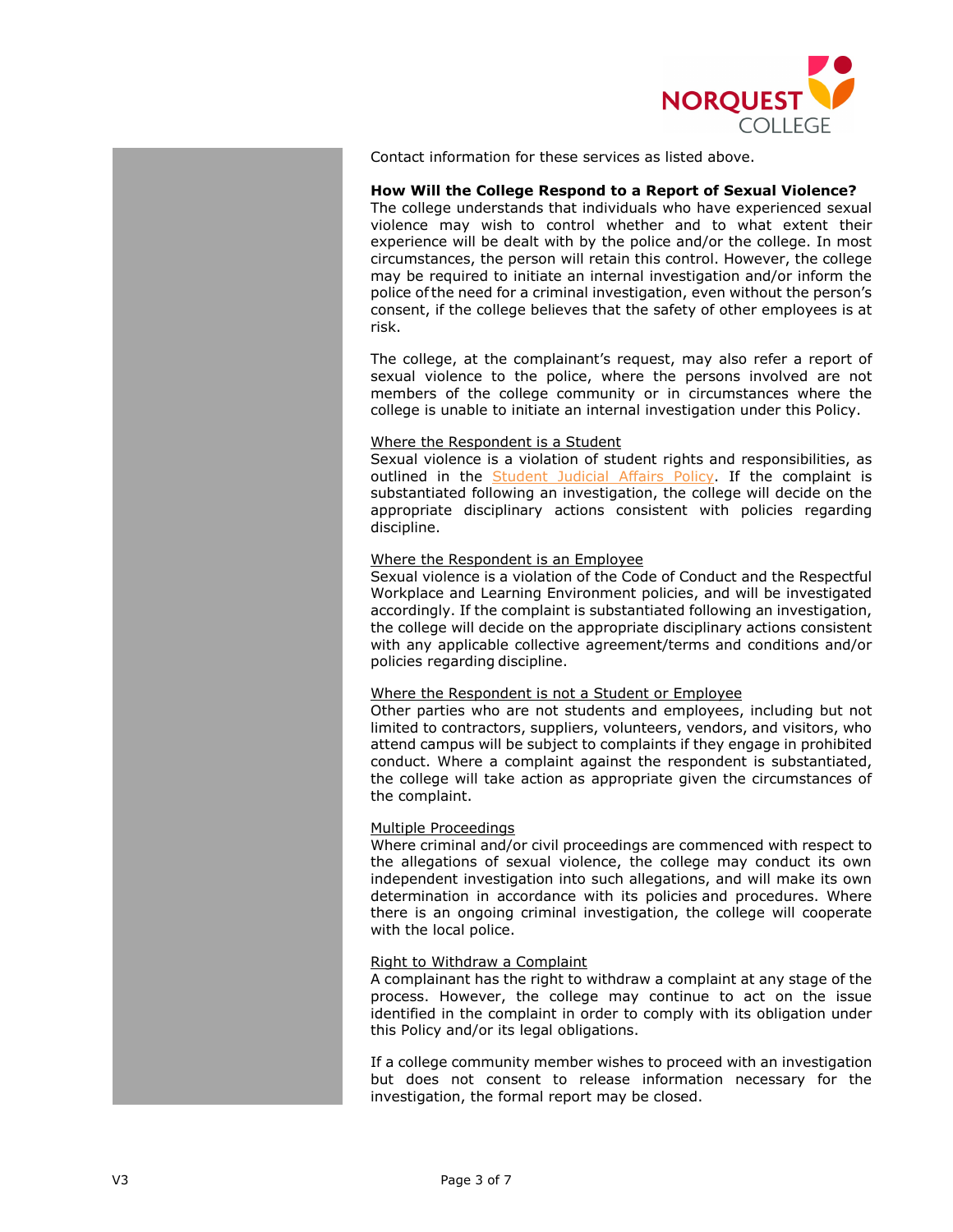**Definitions: Age of consent for sexual activity**: the age at which a person can legally consent to sexual activity. In Canada, children under 12 can never legally consent to sexual acts. Sixteen is the legal age of consent for sexual acts. There are variations on the age of consent for adolescents who are close in age between the ages of 12 and 16. Twelve and 13 year-olds can consent to have sex with other youth who are less than 2 years older than themselves. Youth who are 14 and 15 years old may consent to sexual involvement that is mutual with a person who is less than 5 years older. Youths 16 and 17 years old may legally consent to sexual acts with someone who is not in a position of trust or authority.

> **Coercion:** in the context of sexual violence, coercion is unreasonable and persistent pressure for sexual activity. Coercion is the use of emotional manipulation, blackmail, threats to family or friends, or the promise of rewards or special treatment, to persuade someone to do something they do not wish to do, such as being sexual or performing particular sexual acts.

> **Complainant:** a member of the college community who has disclosed or reported an incident of sexual violence.

> **Consent to engage in sexual activity:** the voluntary and explicit agreement to engage in the sexual activity in question. It is the act of willingly agreeing to engage in specific sexual behaviour, and requires that a person is able to freely choose between two options: yes and no. This means that there must be an understandable exchange of affirmative words which indicates a willingness to participate in mutually agreed upon sexual activity. It is also imperative that everyone understands the following:

- Silence or non-communication must never be interpreted as consent and a person in a state of diminished judgment cannot consent.
- A person is incapable of giving consent if they are asleep, unconscious or otherwise unable to communicate.
- A person who has been threatened or coerced (i.e. is not agreeing voluntarily) into engaging in the sexual activity is not consenting to it.
- A person who is drugged is unable to consent.
- A person is usually unable to give consent when under the influence of alcohol and/or drugs.
- A person may be unable to give consent if they have a mental disability preventing them from fully understanding the sexual acts.
- The fact that consent was given in the past to a sexual or dating relationship does not mean that consent is deemed to exist for all future sexual activity.
- A person can withdraw consent at any time during the course of a sexual encounter.
- A person is incapable of giving consent to a person in a position of trust, power or authority, such as, a faculty member initiating a relationship with a student who they teach, an administrator in a relationship with anyone who report to that position.
- Consent cannot be given on behalf of another person.

It is the responsibility of the initiator of sexual activity to ensure clear and affirmative responses are communicated at all stages of sexual engagement. It is also the initiator's responsibility to know if the person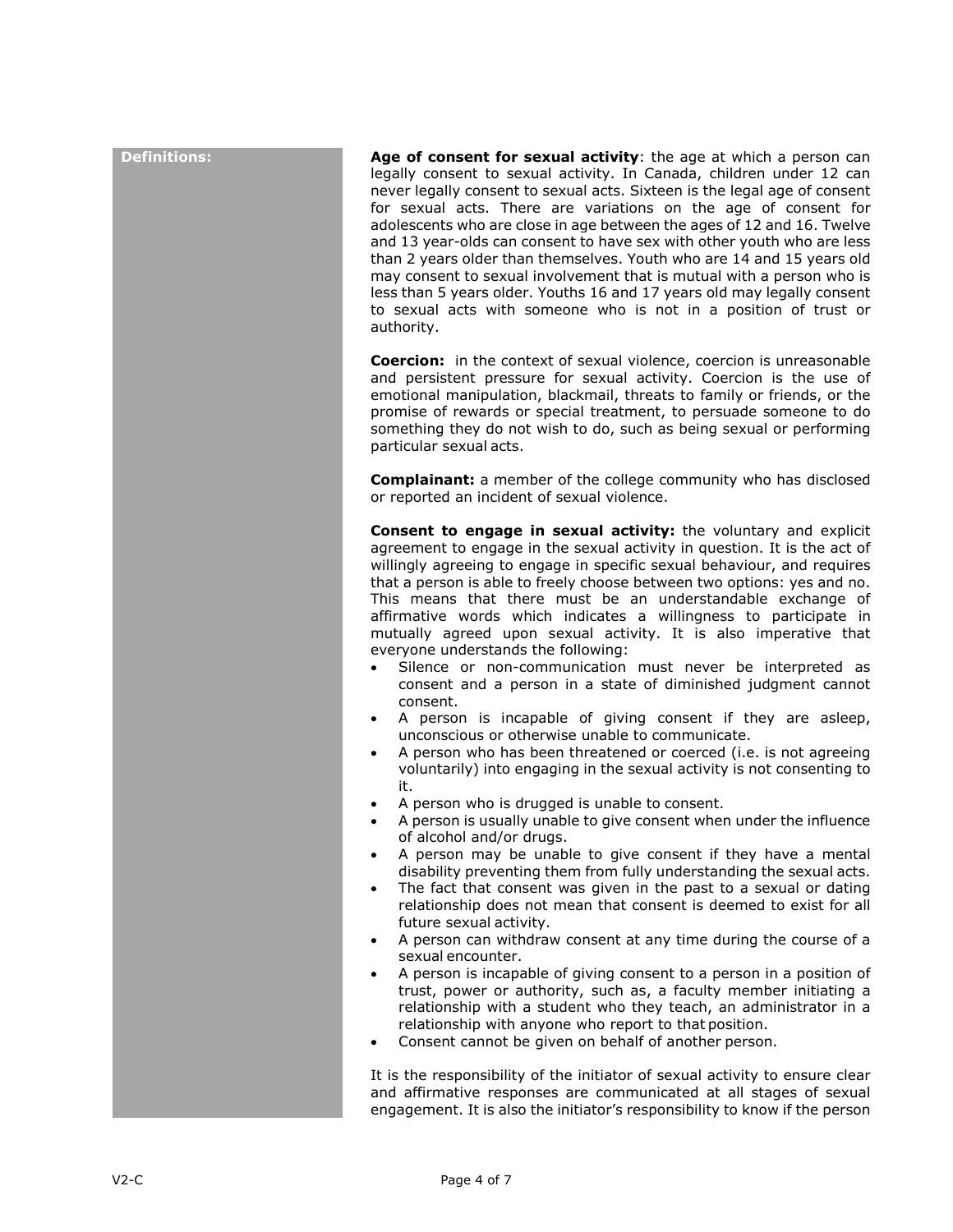

they are engaging with sexually is a minor.

Note: For information purposes only, the [Criminal Code of Canada](https://laws-lois.justice.gc.ca/eng/acts/c-46/) defines "consent" as follows:

**Consent:** the voluntary agreement to engage in the sexual activity in question. No consent is obtained, where

- the agreement is expressed by the words or conduct of a person other than the complainant;
- the complainant is incapable of consenting to the activity;
- the accused induces the complainant to engage in the activity by abusing a position of trust, power or authority;
- the complainant expresses, by words or conduct, a lack of agreement to engage in the activity; or
- the complainant, having consented to engage in sexual activity, expresses, by words or conduct, a lack of agreement to continue to engage in the activity.

**Disclosure of sexual violence:** when a survivor shares information about an experience of sexual violence to an individual who did not previously know. The survivor can disclose to a college official to access support from the college as outlined in the sexual violence policy, and can expect confidentiality within the limits outlined in the policy.

**Drug-facilitated sexual assault:** the use of alcohol and/or drugs (prescription or non- prescription) by a perpetrator to control, overpower or subdue a victim for purposes of sexual assault.

**Employment Accommodations:** reasonable modifications made to the employment environment that help to remove barriers related to the functional impact of physical or mental impairment. The determination of employment accommodations is made through consultation between the employee and the college, while preserving the integrity of the work environment. Examples of employment accommodations include, but are not limited to, changes in the work assignments, and working from home.

**Formal Report:** a written statement to the institution to seek recourse pursuant to the violation of policy.

**Member of the college community:** any student, faculty, administrative or staff member of the college, member of the public serving in a recognized capacity for the college, guardian of an underage student acting on behalf of the student in the college community, and employee of an agency contracted by the college.

**Respondent:** any individual against whom an allegation of misconduct has been made under this procedure.

**Sexual assault**: a criminal offence under the [Criminal Code of Canada.](https://laws-lois.justice.gc.ca/eng/acts/c-46/) Sexual assault is any type of unwanted sexual act done by one person to another that violates the sexual integrity of the victim and involves a range of behaviours from any unwanted touching to penetration. Sexual assault is characterized by a broad range of behaviours that involve the use of force, threats, or control towards a person, which makes that person feel uncomfortable, distressed, frightened, threatened, or that is carried out in circumstances in which the person has not freely agreed, consented to, or is incapable of consenting to.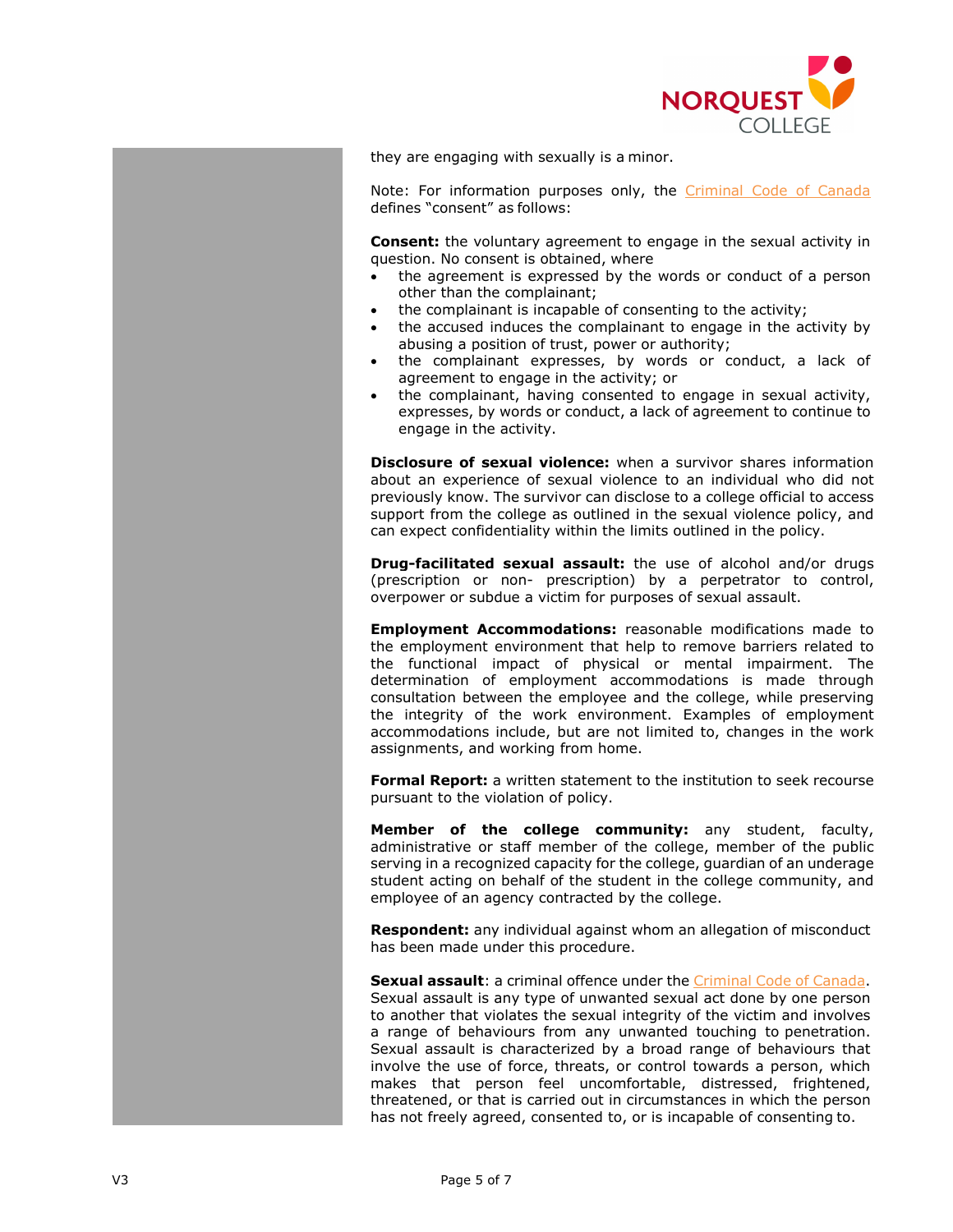**Sexual Harassment:** unwelcome sexual advanced, requests for sexual favours, or other verbal or physical conduct of a sexual nature. Incidents of sexual harassment include but are not limited to, situations when:

- Such conduct has the purpose or effect of interfering with a student's academic performance or an employee's work performance, or creating an intimidating. Hostile, or offensive learning or working environment;
- Submission to such conduct is made either explicitly or implicitly a term or condition of employment, or of the teaching and learning process; or;
- Submission to or rejection of such conduct is used in employment or academic decisions affecting that employee or student.

Examples of sexual harassment include but are not limited to comments or conduct of a sexual nature such as leering, "dirty" jokes, gestures, pictures, pornographic materials, comments, suggestions, innuendos, requests or demands of a sexual nature. It can occur through the use of technology as well as in person. The behaviour need not be intentional in order to be considered sexual harassment.

**Sexual violence**: a broad term that describes any violence, physical or psychological, carried out through sexual means or by targeting sexuality. This violence takes different forms including sexual harassment and sexual assault.

**Stalking**: a form of criminal harassment prohibited by the Criminal [Code of Canada.](https://laws-lois.justice.gc.ca/eng/acts/c-46/) It involves behaviours that occur on more than one occasion and which collectively instill fear in the victim or threaten the victim/target's safety or mental health. Stalking can also include threats of harm to the target's friends and/or family. These behaviours include, but are not limited to non-consensual communications (face to face, phone, email, social media); threatening or obscene gestures; surveillance; sending unsolicited gifts; "creeping" via social media/cyber- stalking; and uttering threats.

**Survivor:** some who have experienced sexual violence may choose to identify as a survivor. Individuals might be more familiar with the term "victim". We use the term "survivor" throughout this policy where relevant because some who have experienced sexual assault believe they have overcome the violent experience and do not wish to identify with the victimization. It is the prerogative of the person who has experienced these circumstances to determine how they wish to identify.

**Trauma-Informed Support:** an approach to providing services to people with histories of trauma that recognizes the presence of trauma symptoms and acknowledges the impact that trauma has played in their lives.

• [Code of Conduct & Respectful Workplace & Learning Environment](https://www.norquest.ca/about-us/policies-procedures-do-not-publish-yet/human-resources/code-of-conduct-policy-(effective-september-1,-2019)/code-of-conduct-respectful-workplace-learning.aspx)  [Complaints & Investigation Procedure](https://www.norquest.ca/about-us/policies-procedures-do-not-publish-yet/human-resources/code-of-conduct-policy-(effective-september-1,-2019)/code-of-conduct-respectful-workplace-learning.aspx)

- [Code of Conduct Policy](https://www.norquest.ca/about-us/policies-procedures/human-resources/code-of-conduct-policy-(effective-september-1,-2019).aspx)
- [Respectful Workplace and Learning Environment Policy](https://www.norquest.ca/about-us/policies-procedures/human-resources/respectful-workplace-and-learning-environment-poli.aspx)
- [Safe Disclosure Policy](https://www.norquest.ca/about-us/policies-procedures/human-resources/safe-disclosure-policy.aspx)
- [Safe Disclosure Procedure](https://www.norquest.ca/about-us/policies-procedures/human-resources/safe-disclosure-policy/safe-disclosure-procedure.aspx)

**Related NorQuest College Information:**